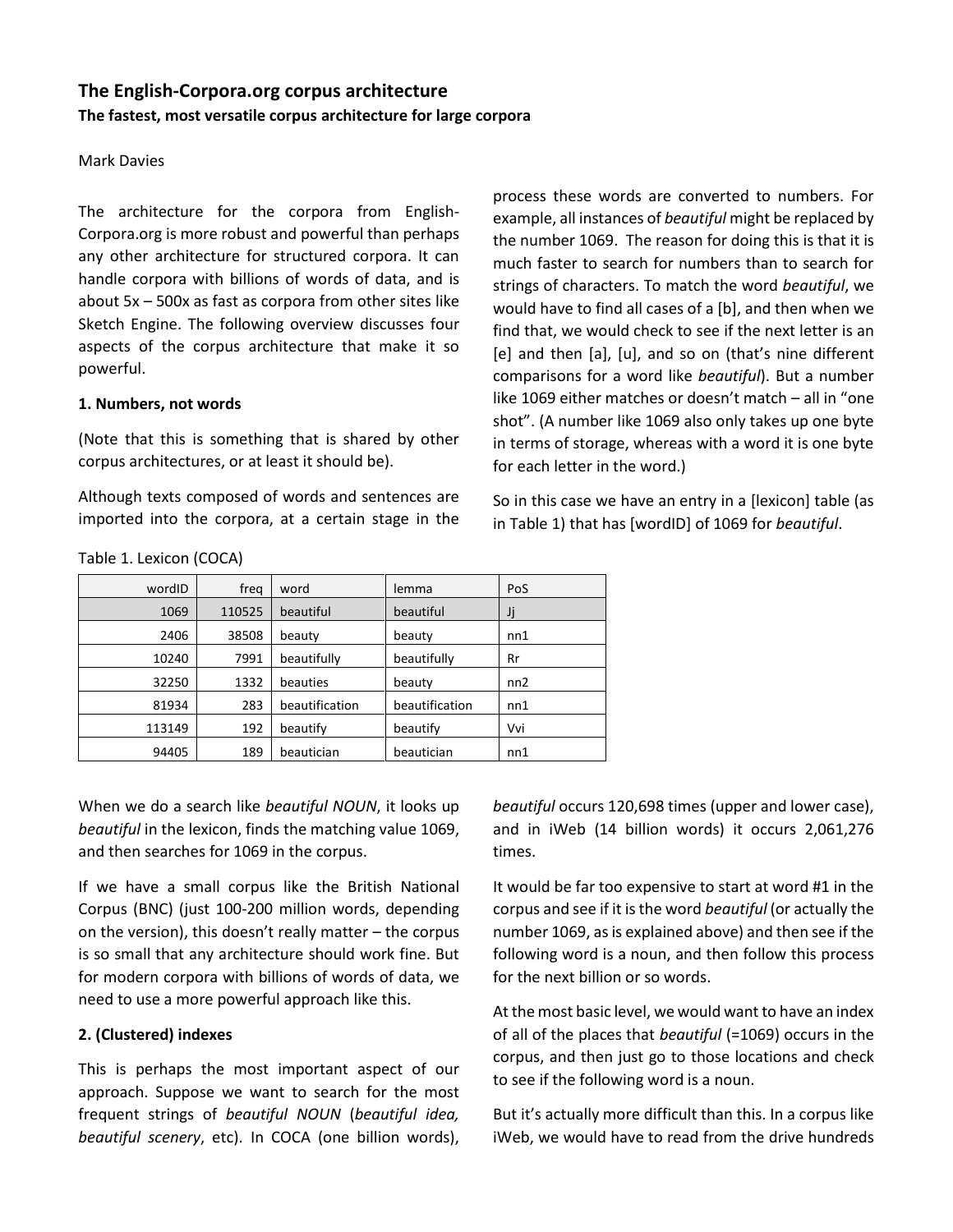of thousands or millions of times, to check all of the 2,061,276 locations where *beautiful* occurs. This will be slow, even with fast SSD's (solid state drives).

In our approach, we use *clustered* indexes. In our architecture, there is one row in the relational database for each word, as is shown in Table 2 (there are actually 16,402,027,655 rows for the 14 billion word iWeb corpus, since it includes rows for punctuation and text delimiters as well).

And this is where *clustered* indexes become very important. All of the 2,061,276 rows of *beautiful* (in iWeb) are physically stored on the drive in one single "cluster" – *physically adjacent to each other on the drive* (as in Table 2). This means, of course, that the corpus is no longer stored as "sequential words" – *the beautiful scenery inspired her to write poetry* – although that "text" can be reconstructed from the [ID] field in each row (which refers to "word offset" – 1 to *n* in a corpus with *n* words).

So now when we look for *beautiful NOUN* in iWeb, we read from the drive *once* (and grab all 2,061,276 rows for *beautiful* at one time) – rather than reading from the drive hundreds of thousands or millions of times to find the 2,061,276 tokens where *beautiful* occurs.

As far as we know, ours is the only approach that uses clustered indexes, and it shows. This is why our approach is so muc[h faster than any others.](https://www.english-corpora.org/speed.asp)

# **3. Context in columns**

If each word in the corpus is represented by one row in the database, and if there is no longer any sequential ordering of the rows (following the sequential words in the text), then how do we find sequences of words, such as *beautiful NOUN*?

One way would be to use a massive "self join" in the database. In this case, we would find all of the [ID] values where *beautiful* occurs (for example, (sequential) word #536497452, 535970915, etc, as in Table 2). We would then check to see if the following word (# 536497453, 535970916, etc) is a noun.

But this operation is extremely "expensive" for a corpus with billions of rows of data, since we are in essence loading the entire corpus "twice" (hence the term "self join"), and then seeing how the [ID] match up. And for a five word string (e.g. *beautiful NOUN in the NOUN*), we would be loading the database five times. That might work fine for a small 100-200 million word corpus like the BNC, but it would be prohibitive for a 10-15 billion word corpus.

Our approach is to store "context" right in the database row. For example, the following are a few sample rows in the database for the word *beautiful* (again, *beautiful* being replaced by 1069). Each row also shows the [ID] (sequential word in the text) and [textID] (a unique number for each text in the corpus).

| ID             | textID | w6      | w7      | w8  | w9   | W10  | w11  | W <sub>12</sub> | w12  | W13                     | w14     | w15   | W16   |
|----------------|--------|---------|---------|-----|------|------|------|-----------------|------|-------------------------|---------|-------|-------|
| 536497452      | 298    | 1668    | 4       | 361 | 12   | 6    | 1069 | 229             | 229  | 2                       | 11      | 86    | 192   |
| 535970915      | 2298   | 33      | 150     | 8   | 25   | 6    | 1069 | 311             | 311  | 688                     | 9       | 135   | 6505  |
| 536178344      | 2597   | 4486    | 4096161 | 41  | 59   | 67   | 1069 | 7209            | 7209 |                         | 41      | 44    | 97    |
| 535099670      | 3299   | 2       | 58      | 15  | 33   | 6    | 1069 | 259             | 259  | 2                       | 4558474 | 40    | 54    |
| 535099678 3299 |        | 4558474 | 40      | 54  | 12   | 6    | 1069 | 259             | 259  | $\overline{\mathbf{z}}$ | 11      | 44    | 9664  |
| 535395358      | 3399   | 4054    | 75      | 8   | 6457 | 6    | 1069 |                 |      | 311                     |         | 10646 | 306   |
| 536181787      | 3897   | 106     | 4462    | 8   | 25   | 122  | 1069 |                 |      | 4                       | 37      | 84    | 23687 |
| 536351108      | 5095   | 40      | 340     |     | 15   | 33   | 1069 | 2               |      | 4244256                 | 40      | 107   | 1009  |
| 536533504      | 6092   | 30      | 187     | 17  | 44   | 1037 | 1069 |                 |      | 12312                   | 1977    | っ     | 92    |

Table 2. Basic corpus architecture

In each row, columns before and after the *beautiful* column ([w11] or "word11") provide several words of context to the left and to the right. To save space in this document, we only show columns [w6]-[w10] (to the left) and [w12]-[w16] (to the right). But for most corpora, this would actually go from [w1] (ten words to the left of *beautiful*) to [w21] (ten words to the right).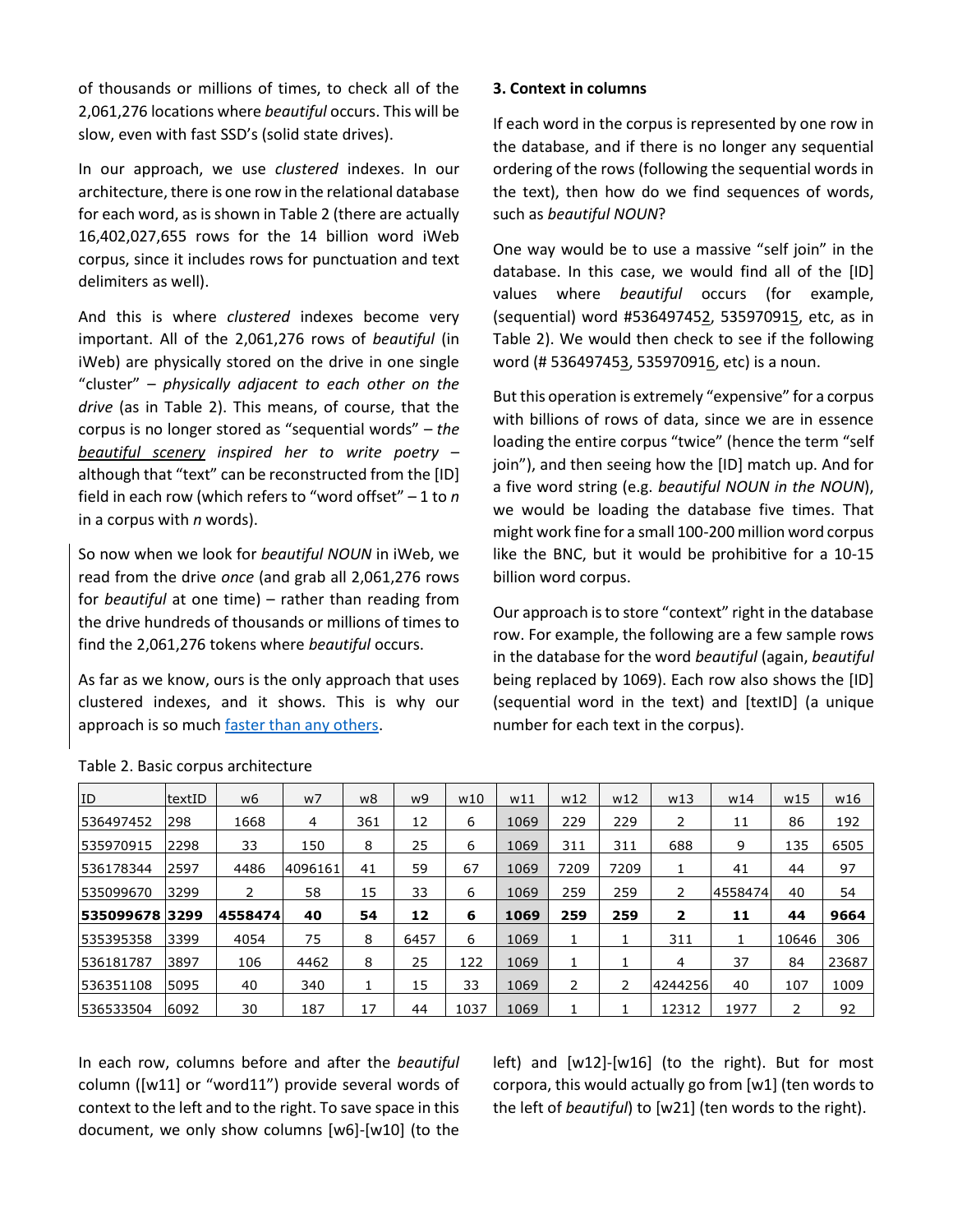So now when we do a search like *beautiful NOUN* in COCA, it finds the 120,698 rows where *beautiful* occurs (with one single read of the drive, as explained above), and then (in RAM, which is very fast) we look to see which [w12] match up with something labeled as a NOUN [in](https://www.english-corpora.org/coca/?c=coca&q=106204953) the lexicon. $1$  That is why a search like this in [COCA](https://www.english-corpora.org/coca/?c=coca&q=106204953) takes just about 1 second (with another second or so of "overhead" to log the query, check information regarding the IP address, check the number of queries done by the user, etc). And [in iWeb](https://www.english-corpora.org/iweb/?c=iweb&q=106204991) (which is 14 times as big as COCA), it only takes about 3 seconds to search through the 14+ billion rows of data.

To search for collocates within a given span, we would simply do a UNION ALL statement in the SQL command, and count the frequency of the words in the relevant columns (e.g. [w8]-[w10] and [w12]-[w14] (for collocates in the window 3 words left to 3 words right). $2$  The downside of this approach is that we end up using about 21 times as much disk space, because there is so much "redundant" context for each word. For example, there are 21 different rows for the word *beautiful* (wordID =  $1069$ ) in this one case in text [3299], as the word is in the central [w11] position, as well as the other 20 positions (10 words left to 10 words right; only 5 left, 5 right shown here).

But drive space is relatively inexpensive nowadays, and so the extra storage space should not be much of an issue. And the upside is that searches are tens or hundreds of times as fast as with other approaches. This really does matter with a site like English-Corpora.org, which is the most [heavily-used corpus](https://www.english-corpora.org/users.asp)  [website](https://www.english-corpora.org/users.asp) in the world.

Table 3. [corpus] sorted by ID (sequential words)

| ID                      | textID | w6   | w7   | w8   | w9   | w10     | W11     | W <sub>12</sub> | W <sub>13</sub> | w14            | W <sub>15</sub> | w16            |
|-------------------------|--------|------|------|------|------|---------|---------|-----------------|-----------------|----------------|-----------------|----------------|
| 535099666               | 3299   | 2    | 54   | 33   | 1697 | 2       | 58      | 15              | 33              | 6              | 1069            | 259            |
| 535099667               | 3299   | 54   | 33   | 1697 | 2    | 58      | 15      | 33              | 6               | 1069           | 259             | $\overline{2}$ |
| 5350996 <mark>68</mark> | 3299   | 33   | 1697 | 2    | 58   | 15      | 33      | 6               | 1069            | 259            | $\overline{2}$  | 4558474        |
| 535099669               | 3299   | 1697 | 2    | 58   | 15   | 33      | 6       | 1069            | 259             | $\overline{2}$ | 4558474         | 40             |
| 535099670               | 3299   | 2    | 58   | 15   | 33   | 6       | 1069    | 259             | 2               | 4558474        | 40              | 54             |
| 535099671               | 3299   | 58   | 15   | 33   | 6    | 1069    | 259     | 2               | 4558474         | 40             | 54              | 12             |
| 535099672               | 3299   | 15   | 33   | 6    | 1069 | 259     | 2       | 4558474         | 40              | 54             | 12              | 6              |
| 535099673               | 3299   | 33   | 6    | 1069 | 259  | 2       | 4558474 | 40              | 54              | 12             | 6               | 1069           |
| 535099674               | 3299   | 6    | 1069 | 259  | 2    | 4558474 | 40      | 54              | 12              | 6              | 1069            | 259            |

#### **4. Scalability, flexibility, and extensibility**

As mentioned, English-Corpora.org relies on relational databases. One of the main advantages of this approach (other than speed), is how "extensible" the

searches can be. As is shown in Table 1, the basic [lexicon] tables contain information for word form, lemma, part of speech, and more. By matching up the [wordID] column with the columns [w11], [w10], etc in

```
<sup>1</sup> The SQL command (which is generated by the web interface) would be:</sup>
```
 $\overline{a}$ 

select top 100 count(\*) as freq,d1.word, d2.word from lexicon as d1, lexicon as d2, corpus as x where d1.word = 'beautiful' and  $d1$ .wordID =  $x.w11$  and  $d2.wordID = x.w12$  and  $d2.pos$  like 'nn%' group by d1.word,d2.word order by count(\*) desc

<sup>2</sup> The SQL command (which is generated by the web interface) to find the top 100 NOUN collocates of *plants* between 3 words left and 3 words right would be:

select top 100 count(\*),b.w1 from (

SELECT x.w8 FROM corpus as x, lexicon as x1 where x1.word like 'plants' and x.w11 = x1..wordID UNION ALL SELECT  $x.$  w9 FROM corpus as  $x$ , lexicon as  $x1$  where  $x1.$  word like 'plants' and  $x.$  w11 =  $x1.$  . wordID UNION ALL SELECT x.w10 FROM corpus as x, lexicon as x1 where x1.word like 'plants' and x.w11 = x1..wordID UNION ALL SELECT x.w12 FROM corpus as x, lexicon as x1 where x1.word like 'plants' and x.w11 = x1..wordID UNION ALL SELECT x.w13 FROM corpus as x, lexicon as x1 where x1.word like 'plants' and x.w11 = x1..wordID UNION ALL SELECT  $x. w14$  FROM corpus as  $x,$  lexicon as  $x1$  where  $x1. word$  like 'plants' and  $x. w11 = x1.$  wordID ) a, lexicon as b where b.pos like 'nn%' and  $a.w8 = b.wordID$  group by b.w1 order by count(\*) desc